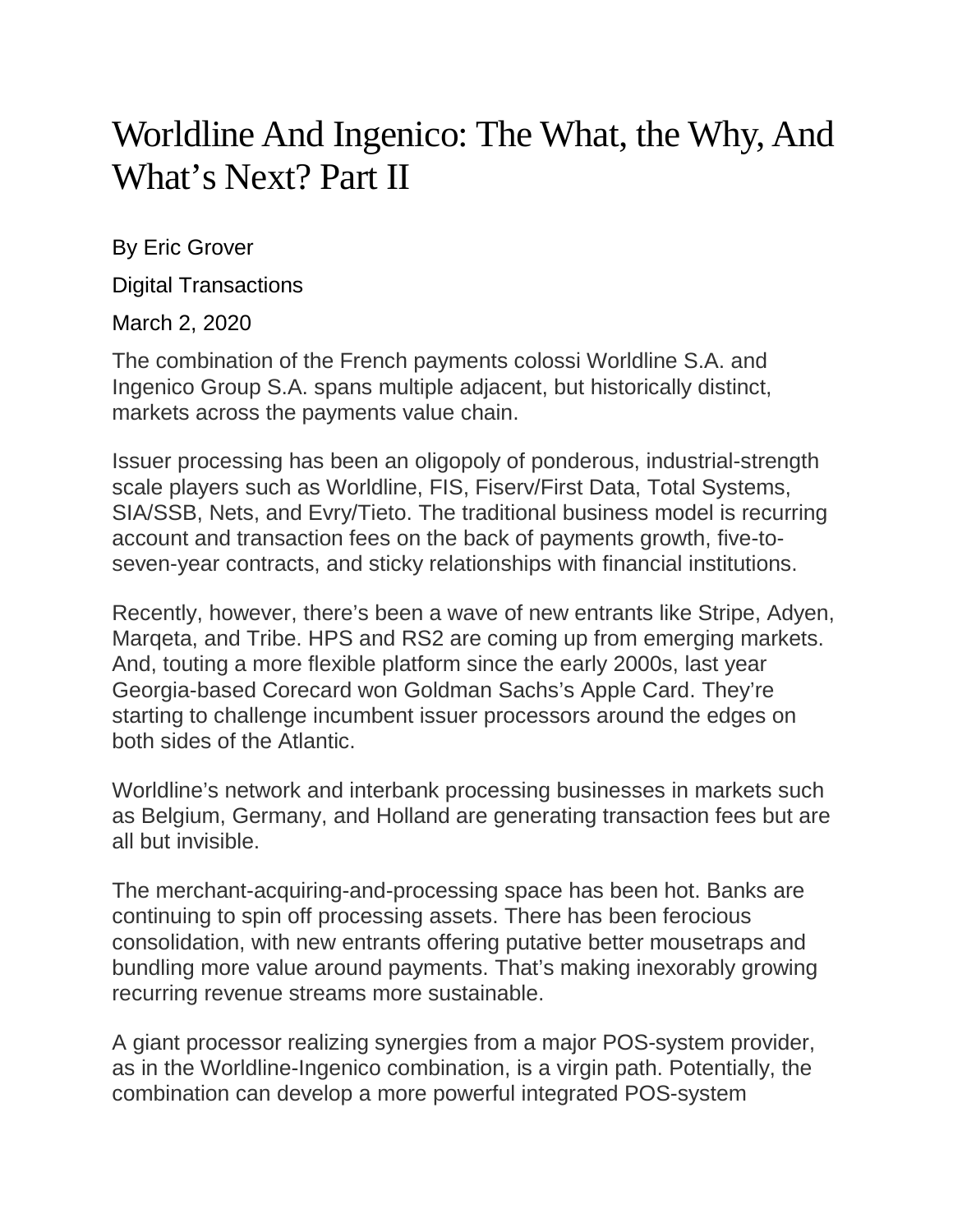proposition. However, there's a downside. Ingenico sells most POS systems through merchant acquirers and processors with which it competes. The greater its success with integrated processing, the greater the friction with other acquirers.

The Holy Grail has been to develop platform economics in processing and the POS-system business(es). At the dawn of the mobile-payments era, Verifone CEO Doug Bergeron enthused his company enjoyed beachfront property in the coming mobile transformation and consequently would collect tolls to enable commerce.

Ingenico's platform play is Tetra, offering some 800 value-added applications. But Fiserv/First Data's Clover-branded ecosystem of first- and third-party software and services on proprietary hardware is enjoying good growth. Clover hardware shipments increased more than 25% in 2019. "Annualized" payment volume increased more than 40%. Much of that, however, was existing First Data merchants converting, which is still positive as it reduced attrition and fee erosion.

For small merchants, ballyhooed **[Square](http://www.digitaltransactions.net/cash-app-helps-drive-growth-for-a-surging-square/)** created the processing industry's strongest brand and continues to enrich its suite of services. It's enjoying heady growth. In the fourth quarter, 2019 revenue increased 40% yearover-year.

Integrating processors in silos is well-trodden ground. Better yet for the Worldline/Ingenico combination would be integrated services end-to-end.

The new Worldline would operate across the payments value chain: offering issuer processing, running a network in Belgium, doing network processing in other markets like the Netherlands, offering merchant acquiring and processing offline and online, and providing POS systems. Touching transactions across the value chain could enable the French processing behemoth to deliver closed-loop benefits, boosting spend for issuers and merchants.

While the colossus will have more scale, a richer product suite, and greater bank and merchant distribution, it won't be more nimble or innovative. There will be diseconomies of complexity.